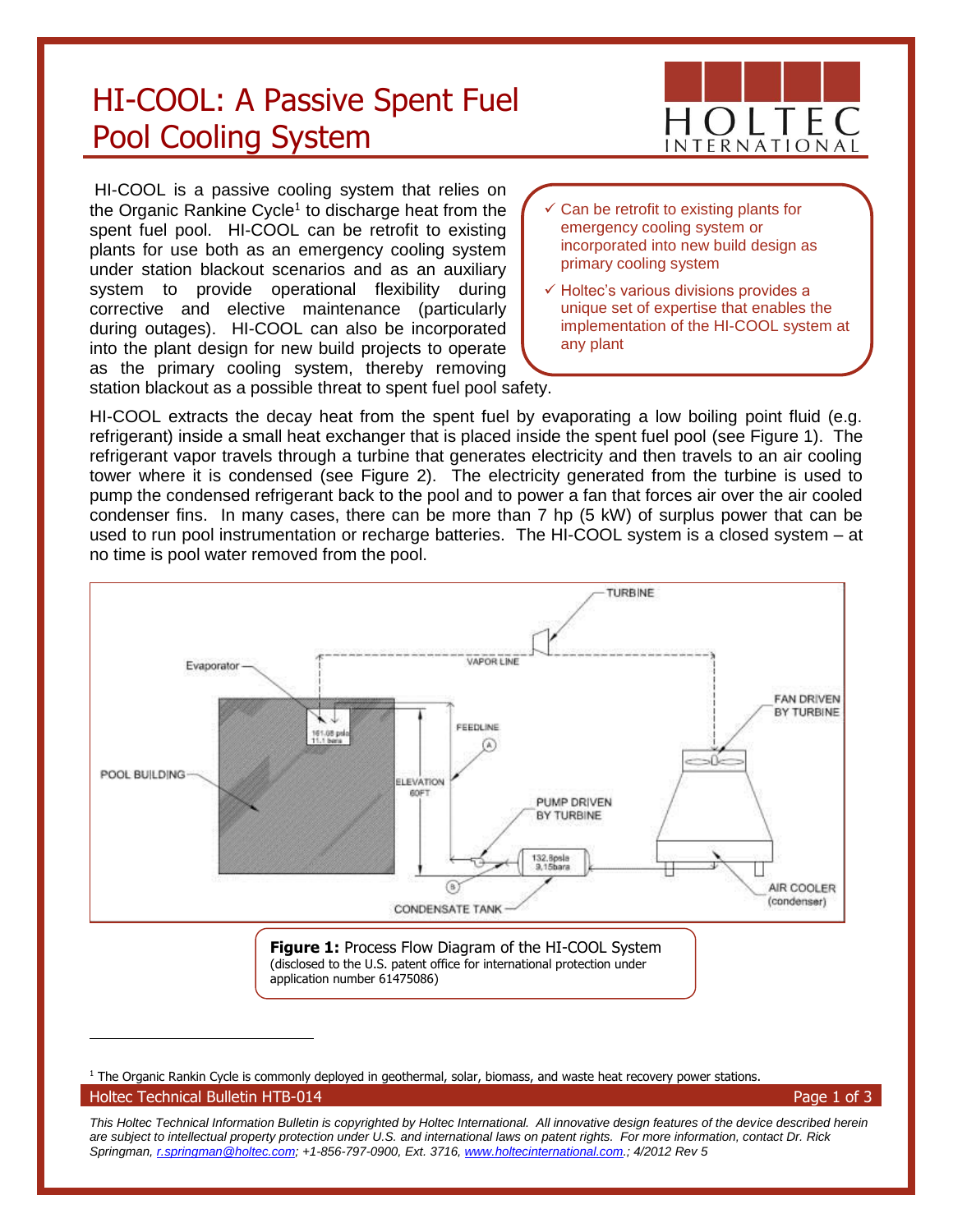The air cooled condenser is designed by Holtec's Air Cooled Condensing Division in San Diego, California and the balance of the heat exchanger equipment is designed the Holtec's Nuclear Power Division and Power Plant Components Division based in Marlton, New Jersey.

All the equipment is designed to meet the site's Operating License requirements, including:

- pool temperature limits
- seismic spectra

• flooding events

- max ambient temperature
- pool drop accidents
- tornado missiles

In addition, redundancy can be designed into the HI-COOL system by use of multiple, independent trains, with the ACC units spatially separated to maintain cooling following postulated aircraft impact events. Holtec can work with individual plants to establish the functionality objectives of HI-COOL when used as an auxiliary heat exchanger under normal operation or outage conditions to support maintenance on the existing pool heat exchangers, reactor maintenance (particularly for older generation BWR reactors), and reduced spent fuel building temperatures.

The combined experience of Holtec's various divisions provides a unique set of expertise that will enable implementation of the HI-COOL system at any plant:

- Design, licensing, and site services on over 100 wet storage rack projects
- Design, licensing, and site services on over 60 dry spent fuel storage and transport projects
- Design of hundreds of pieces of heat exchanger equipment (10 MW 1500 MW)
- Design of over 80 ACC systems deployed worldwide
- In-house fabrication capacity for all critical equipment<sup>2</sup>



*Additional information on Holtec's experience can be found online at www.holtecinternational.com*

Holtec has already performed design verifications for clients for pool heat loads ranging from 1 MW

Holtec Technical Bulletin HTB-014 Page 2 of 3

 $\overline{a}$ 

<sup>2</sup>Holtec Manufacturing Division is HMD is certified to fabricate components meeting the ASME "N" (Nuclear Components), "N3" (Transportation/Storage Components), "NPT" (Nuclear Partial), "U' (Pressure vessels and heat exchangers), "R" (Vessel Repair) and ISO 9001.

*This Holtec Technical Information Bulletin is copyrighted by Holtec International. All innovative design features of the device described herein are subject to intellectual property protection under U.S. and international laws on patent rights. For more information, contact Dr. Rick Springman[, r.springman@holtec.com;](mailto:r.springman@holtec.com) +1-856-797-0900, Ext. 3716[, www.holtecinternational.com.;](http://www.holtecinternational.com/) 4/2012 Rev 5*